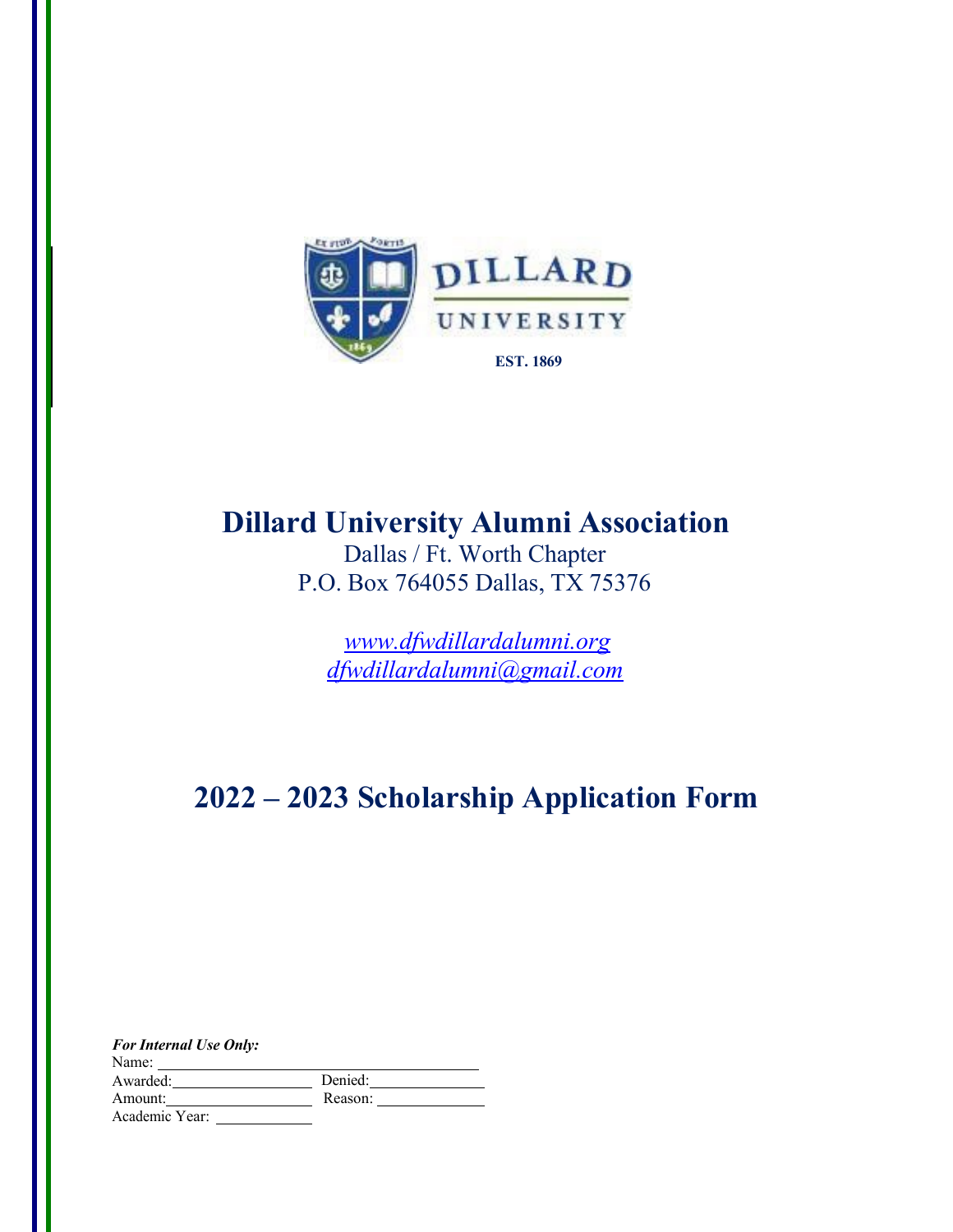## **General Instructions**

- 1. Print legibly or type.
- **2.** All documentation must be submitted with application and must be in its original form. **Incomplete applications will not be considered or processed.**

## **Deadline**

For scholarship consideration, this form and required documentation must be received or postmarked no later than **April 30, 2022**. Mail application and documentation materials to:

### **DFW Chapter Dillard University Alumni Association**

**P. O. Box 764055** 

**Dallas, TX 75376-4055**

**Or**

## **Email to:**

**[dfwdillardalumni@gmail.com](mailto:dfwdillardalumni@gmail.com)**

## **Eligibility Criteria**

#### **The student:**

- $\Box$  is a Dallas/Fort Worth metropolitan area resident.
- must be currently enrolled or have documented proof of acceptance for enrollment at Dillard University for the 2022-2023 school term.
- has an overall high school or college GPA of 3.00 or higher on a 4-point scale. (The cumulative grade point average must be computed on a 4-point scale and on an un-weighted basis.)
- has a minimum combined score of 1200 SAT for all 3 parts, or
- $\Box$  has a minimum score of 20 on the ACT.

## **Documentation to be submitted with application**

### **All applicants must submit:**

- □ a completed Scholarship Application Form.
- $\Box$  an official transcript in a sealed envelope that must bear the official seal and/or signatures of that institution.
- $\Box$  a typed written essay consisting of 450 500 words on:
	- o **New Entrants:**
		- **Explain why you want to attend a Historical Black College or University (HBCU),** particularly Dillard University.
	- o **Returning Students: (Select One)**
		- If you had the authority to change Dillard University in a positive way, whatspecific changes would you make?
		- Select an existing, controversial, campus issue at Dillard University and suggest a solution.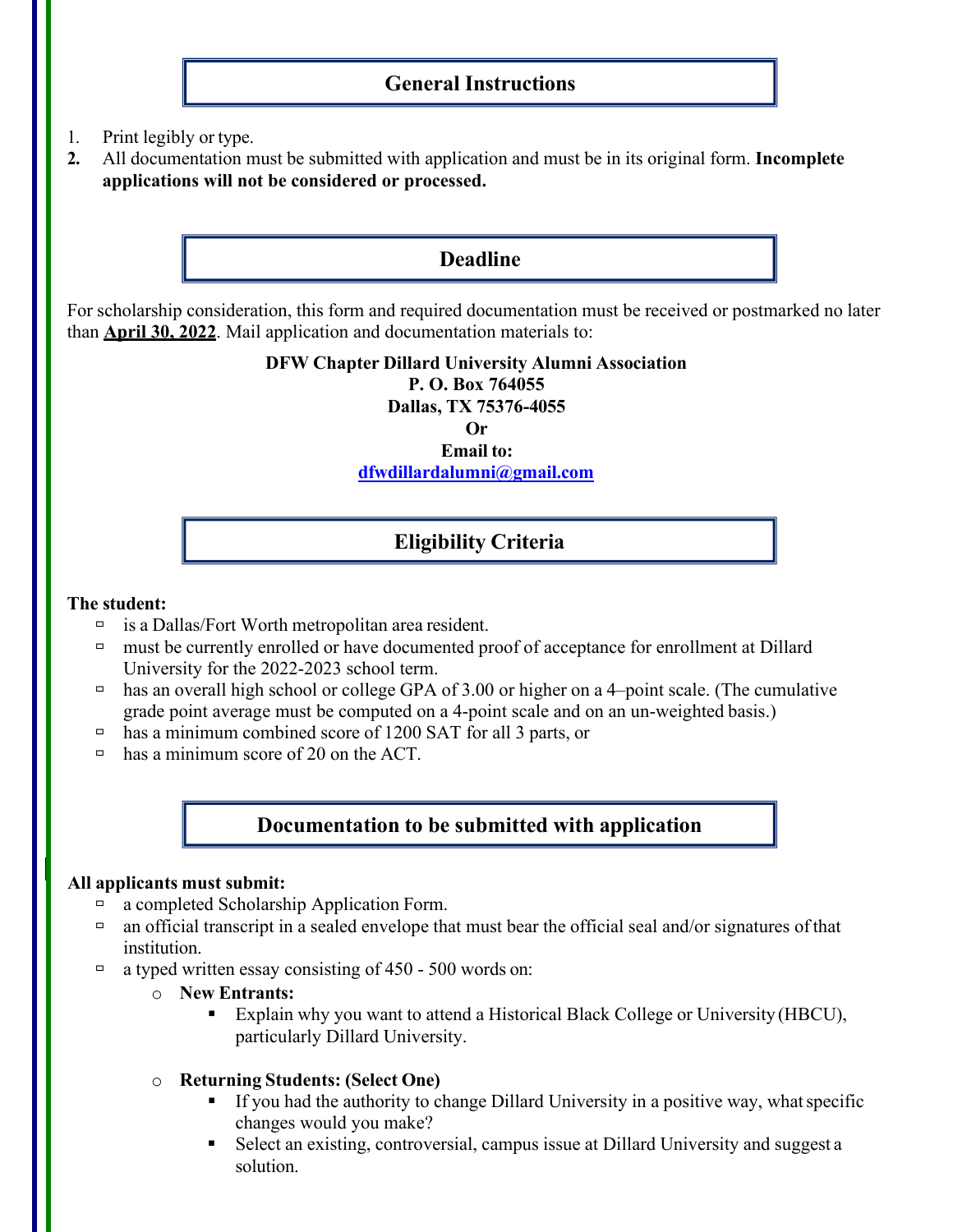| <b>Dillard University Alumni Association Dallas/Fort Worth Chapter</b> |  |
|------------------------------------------------------------------------|--|
|------------------------------------------------------------------------|--|

Scholarship Application Form

(Print or Type)

|                           |                                                                                                                                                                                                                               | <b>Section A</b>                                                            |                       |  |  |
|---------------------------|-------------------------------------------------------------------------------------------------------------------------------------------------------------------------------------------------------------------------------|-----------------------------------------------------------------------------|-----------------------|--|--|
|                           | Name:                                                                                                                                                                                                                         |                                                                             | DU Student ID Number: |  |  |
|                           |                                                                                                                                                                                                                               |                                                                             |                       |  |  |
| Gender: [] Male [] Female |                                                                                                                                                                                                                               |                                                                             |                       |  |  |
|                           |                                                                                                                                                                                                                               |                                                                             |                       |  |  |
|                           | <b>Street</b>                                                                                                                                                                                                                 | City & State                                                                | Zip Code              |  |  |
|                           | Telephone: Note and the set of the set of the set of the set of the set of the set of the set of the set of the set of the set of the set of the set of the set of the set of the set of the set of the set of the set of the |                                                                             |                       |  |  |
|                           | Permanent Address:                                                                                                                                                                                                            |                                                                             |                       |  |  |
|                           |                                                                                                                                                                                                                               |                                                                             |                       |  |  |
| <b>Returning Students</b> | <b>Street</b>                                                                                                                                                                                                                 | City & State                                                                | Zip Code              |  |  |
|                           |                                                                                                                                                                                                                               | Classification: Current Major GPA: Current Cumulative GPA:                  |                       |  |  |
|                           |                                                                                                                                                                                                                               |                                                                             |                       |  |  |
|                           |                                                                                                                                                                                                                               | Have you received a scholarship from the DFW Chapter before? [ ] Yes [ ] No |                       |  |  |
|                           |                                                                                                                                                                                                                               |                                                                             |                       |  |  |
| <b>Entering Students</b>  |                                                                                                                                                                                                                               |                                                                             |                       |  |  |
|                           |                                                                                                                                                                                                                               |                                                                             |                       |  |  |

- 
- A letter of recommendation from a citizen in the community, including but not limited to a mentor, community or religious leader, organization leader or member, or a volunteer or work supervisor.